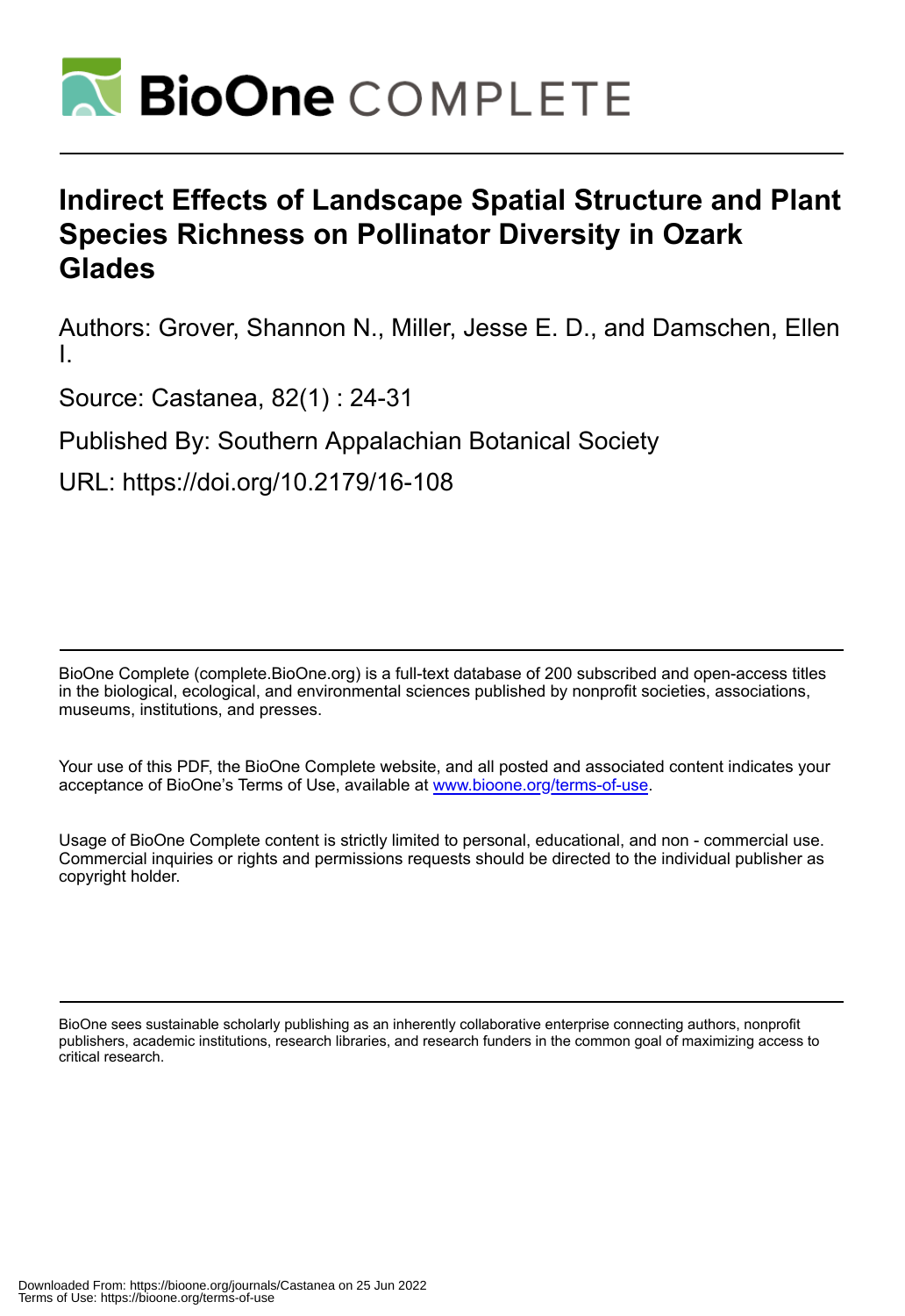# Indirect Effects of Landscape Spatial Structure and Plant Species Richness on Pollinator Diversity in Ozark Glades

Shannon N. Grover, $^{1\ast}$  Jesse E. D. Miller, $^{1,2}$  Ellen I. Damschen $^1$ <sup>1</sup>Department of Zoology, University of Wisconsin-Madison, Madison, WI 53706 USA

ABSTRACT Changes in landscape spatial structure—specifically, reductions in habitat area and connectivity—are thought to be a primary cause of pollinator declines across North America. However, the mechanisms by which landscape structure influences pollinator diversity are not well understood. Because flowering plants and pollinators are generally mutualistic, the impact of landscape structure on one can influence the diversity of the other directly or indirectly. Here, we examine the direct and indirect effects of landscape structure on plant and pollinator communities in the naturally patchy, dolomite glade grasslands of the Missouri Ozarks. We quantified landscape spatial structure and the richness of plants and flying invertebrate pollinators in 30 glades. Higher pollinator diversity was not directly related to greater landscape area and connectivity. However, we found evidence for an indirect relationship where better-connected landscapes support higher plant richness, which in turn supports greater pollinator diversity. Our findings highlight the importance of conserving extensive, well-connected natural habitat in order to maintain the plant diversity needed to support diverse pollinator communities.

Key words: Biodiversity, conservation, glade, grassland, indirect effects, multitrophic relationships, Ozarks pollination.

INTRODUCTION North American native pollinators have been declining in recent decades (Buchmann and Nabhan 1996, Potts et al. 2010, Cameron et al. 2011, Burkle et al. 2013, Goulson et al. 2015). This decline potentially impacts not only the persistence of native plant species (Fontaine et al. 2005), but also the crucial agricultural services these insects provide; fruit and vegetable pollination by native insects in the United States alone has been valued at just over 3 billion dollars (Losey and Vaughan 2006). This service depends on the persistence of high-diversity pollinator assemblages, which can better withstand short-term environmental fluctuations as well as long-term stressors such as climate change (Kremen et al. 2007, Bartomeus et al. 2013).

 $\rm ^2$ Current address: Department of Environmental Science and Policy, University of California, Davis, CA 95616 \*email address: s.vulpinus@gmail.com

Received August 10, 2016; Accepted February 21, 2017; Published Online May 16, 2017. DOI: 10.2179/16-108

Threats to pollinator diversity include the increased use of pesticides, the spread of exotic species, climate change, and, in particular, habitat loss and fragmentation (Rathcke and Jules 1993, Memmott et al. 2007, Brown and Paxton 2009, Whitehorn et al. 2012, Arbetman et al. 2013, Goulson et al. 2015). Habitat loss and fragmentation are the processes by which habitat patches become smaller and more isolated from each other (Wilcove et al. 1986). These changes in landscape structure can reduce species persistence and community diversity in pollinators as well as in their plant mutualists (MacArthur and Wilson 1967, Rathcke and Jules 1993, Brown and Paxton 2009, Ockinger et al. 2010). Although there is substantial evidence indicating that higher-diversity plant communities support greater pollinator diversity and vice versa (Potts et al. 2003, Fontaine et al. 2005, Ebeling et al. 2008, Blüthgen and Klein 2011), the mechanisms by which changes in landscape structure affect pollinator diversity remain poorly understood. Specifically, it is unclear whether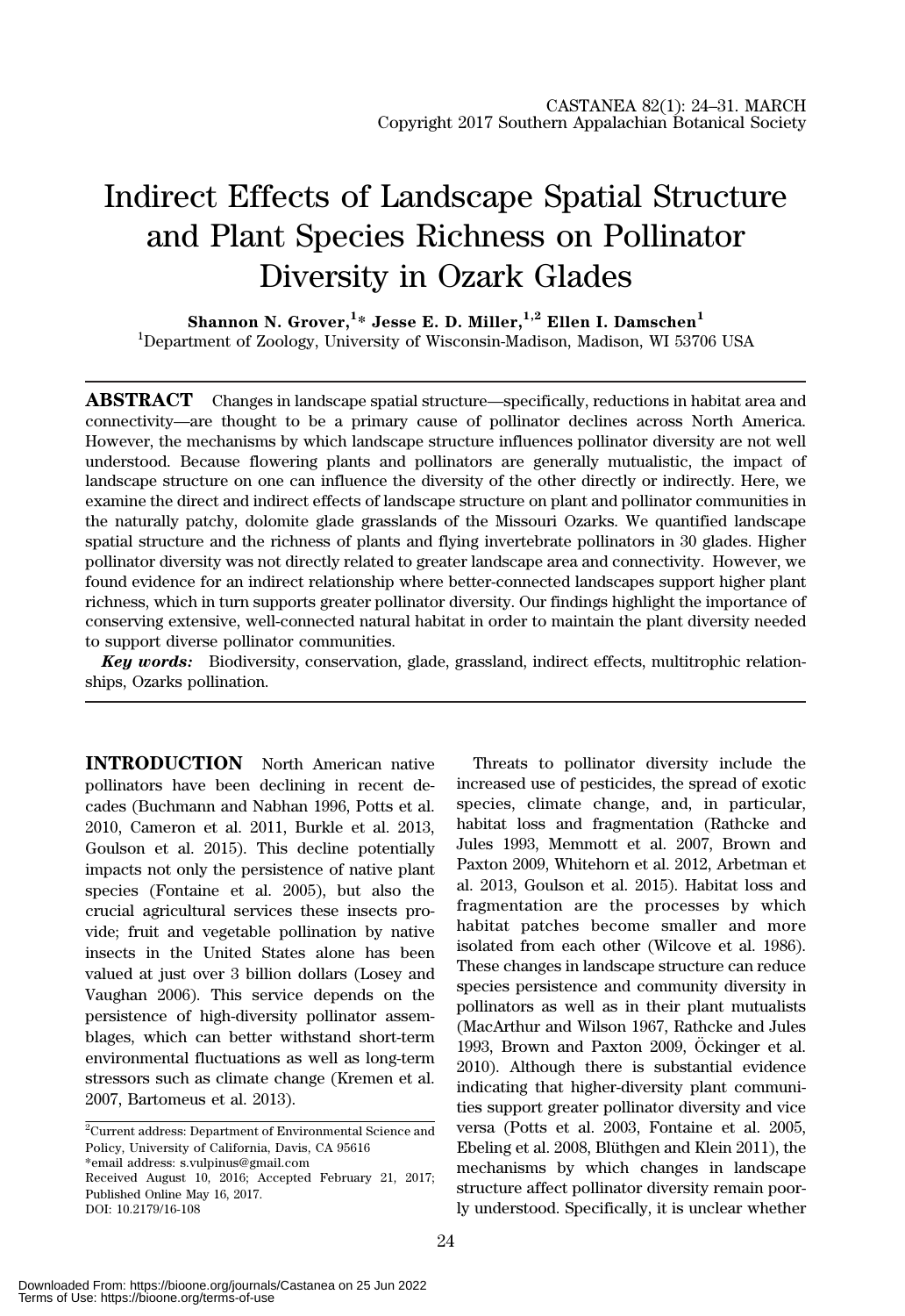habitat loss reduces pollinator diversity directly, or whether pollinator diversity is more strongly influenced by landscape-induced reductions in plant diversity. Additional insight into this topic might help to better inform management decisions regarding native pollinator conservation.

Here, we investigate the importance of the direct effects of landscape structure on pollinator diversity relative to indirect effects mediated by landscape-induced changes in plant species richness. We examine (1) the relationship between landscape spatial structure and pollinator diversity in insular grasslands, and (2) the influence of plant species richness on this relationship. Plants and pollinators differ in the distances they are able to disperse (Howe and Smallwood 1982, Cheplick 1998, Osborne et al. 1999, Nathan and Muller-Landau 2000, Gathmann and Tscharntke 2002, Knight et al. 2005, Pasquet et al. 2008), suggesting that the two groups might respond differently to landscape structure (Burkle and Alarcón  $2011$ ). We hypothesized that plants, being less mobile than pollinators, would be more sensitive to landscape structure and would affect pollinators via their mutualistic relationship.

#### METHODS

#### Study System

Ozark glades are grasslands characterized by shallow, dry soils with outcroppings of dolomite bedrock (Ware 2002). Glades typically occur on ridgetops and south- and west-facing slopes, where intense insolation, in conjunction with harsh soil conditions and frequent, low-intensity fires, create an environment that generally does not support woody plant dominance (Ware 2002, Miller et al. 2015). The result is a landscape of open grassland patches that are typically 1 to  $100+$  ha in size and surrounded by a woodland matrix (Ladd and Nelson 1982). The harsh, xeric nature of glade environments also makes them poorly suited to anthropogenic uses, and today glades represent a relatively intact system in comparison to most Midwestern grasslands (Nelson 2005). Glades also contain a high number of endemic and rare plant species relative to other Midwestern grasslands (Nelson 2005).

We conducted plant and pollinator surveys in 30 dolomite glades throughout the Ozark highlands of Missouri. Following consultation with land managers, glades were selected if they had <10% woody vegetation cover. We additionally restricted study sites to glades that had been managed with fire at 3- to 6-yr intervals and had experienced only minor grazing historically (see Miller et al. 2015).

#### Plant and Pollinator Sampling

We conducted 30 plant and pollinator surveys over the course of 5 wk, from 3 June to 9 July, 2014. We established one 50 m by 2 m study plot at each site and identified all plants growing in the plot to species. We used these data to estimate plant species richness. We also recorded the number of individuals in bloom within the plot to account for potential effects of floral abundance on pollinator activity (Totland 1994).

We sampled pollinators during hours of peak activity between 9:00 AM and 5:30 PM, on days with little to no cloud cover, with temperatures exceeding  $24^{\circ}$ C. Every bee, butterfly, wasp, or hoverfly observed within the plot's boundaries over the course of 10 min (walking 5 m/min down center of plot) was morphotyped visually based on characteristics distinguishable in the field, similar to approaches used in Memmott et al. (1993), Memmott (1999), and Dicks et al. (2002). Because morphological diversity approximates pollinator functional diversity (Fontaine et al. 2005), we used the richness of the observed morphoguilds as a proxy for pollinator diversity in each glade, opting to sacrifice species-level identification to allow broad sampling across the Missouri Ozarks. Although this technique likely resulted in an underestimation of pollinator richness, our methods were consistent across glades, yielding a meaningful comparison of glade pollinator communities.

#### Analysis

To quantify landscape spatial structure for each glade, we calculated proximity index, an areaweighted measure of landscape connectivity, within a 1-km radius buffer distance from the study site (see Miller et al. 2015). The proximity index is useful because it captures both habitat area and connectivity, which are difficult to tease apart in natural systems (Gustafson and Parker 1992). Values are lower for smaller, more isolated glades, and higher for larger, wellconnected glades (Gustafson and Parker 1992).

We began analysis by screening data to examine its distributional properties and by exploring bivariate relationships among variables of interest using Pearson's correlation. We then created a structural equation meta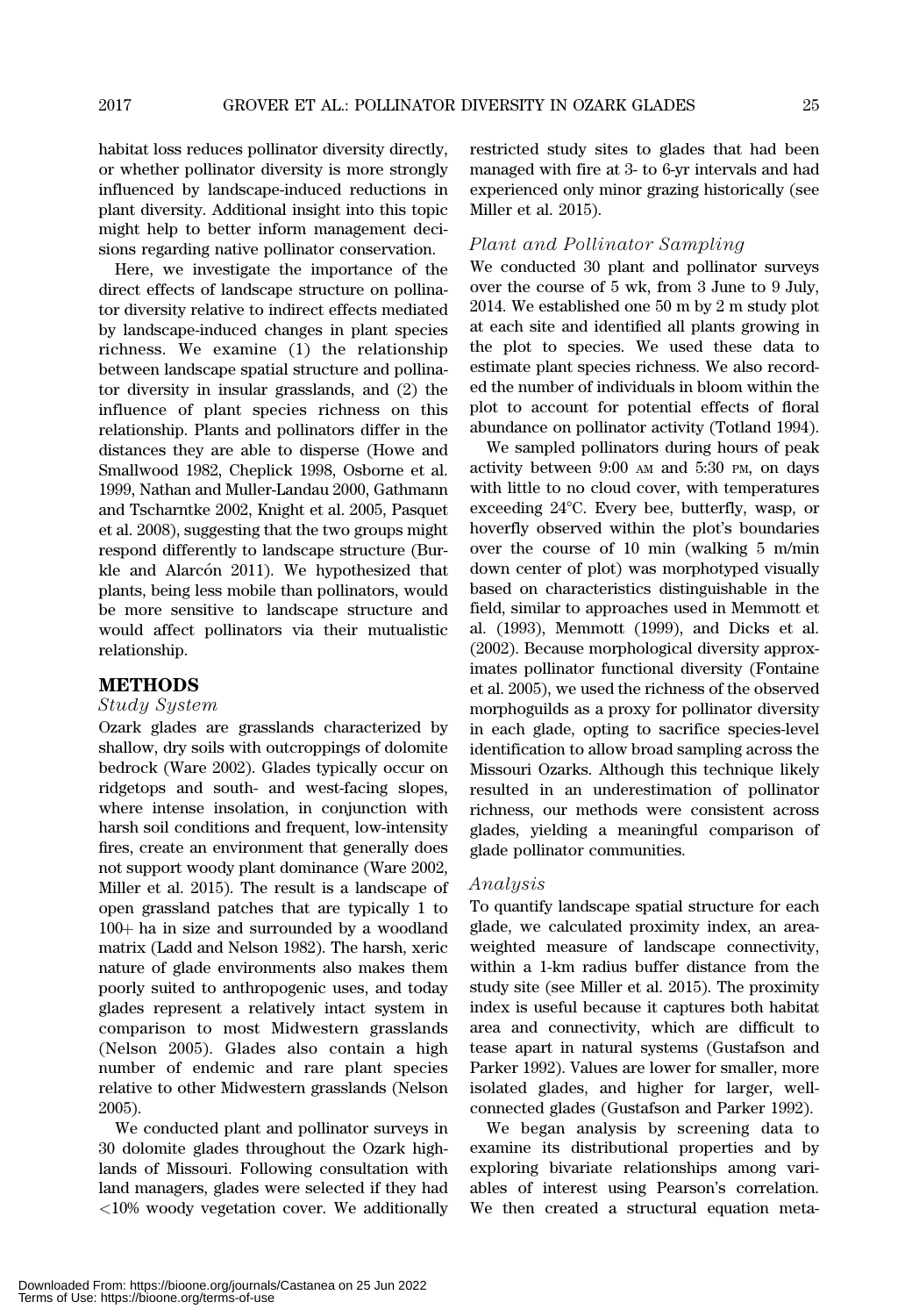model (SEM) following methods described by Grace (2006) for hypothesized relationships among landscape spatial structure, pollinator morphoguild richness, and total plant species richness. By accounting for all variables simultaneously, this method allowed us to compare direct relationships between the three variables while also exploring the possible indirect effect of plant richness on pollinator diversity and vice versa. The meta-model included pollinator richness and plant richness as endogenous variables and proximity index as an exogenous variable, with directed paths from proximity index to both pollinator and plant richness and from plant richness to pollinator richness. To test for the possibility of confounding environmental effects on pollinator richness, we incorporated the date of surveying, percent cloud cover, and number of flowers in bloom into the model as additional exogenous variables, with directed paths from each variable to pollinator morphoguild richness. We then repeated this analysis while excluding wind-pollinated graminoid species from our plant richness values to assess the functional relationship between pollinators and the plants that use biotic pollination.

RESULTS The observed number of pollinator morphoguilds ranged from 0 to 13 per site, with a median of five morphoguilds. In total, we observed 28 butterfly morphoguilds; six of which were categorized, as large  $(>100$  mm), nine as medium ( $\sim$ 75–100 mm), 10 as small ( $\sim$ 50–75 mm), and three as extra-small  $(*50* mm)$ . Common butterflies included members of the genera Vanessa [Fabr.], *Phyciodes* Hübner, and Colias [Fabr.], and members of the family Hesperiidae.

The remaining 36 morphoguilds included solitary bees, hoverflies, bumblebees, honeybees, and wasps. We categorized 14 of these morphoguilds as large (>20 mm), nine as medium  $(\sim10-20 \text{ mm})$ , seven as small  $(\sim5-10$ mm), and six as extra-small body sizes  $(<5$  mm). The bee community included representatives of genera such as Lasioglossum Curtis, Megachile Latreille, Xylocopa Latreille, and Bombus Latreille. Apis mellifera L. was a dominant species in many glades. Hemipenthes sinuosa (Wiedem.) and *Chrysanthrax cypris* Meigen were two of the dominant hover fly species, and wasps in the genus *Polistes* Latreille were common.

Plant species richness ranged from 15 to 53, with a median species richness of 35. The species richness of biotically pollinated plants ranged from 14 to 44, with a median species richness of 30. Warm season grasses such as Panicum virgatum L., Schizachyrium scoparium Nash, and Sorghastrum nutans Nash dominated the plant community. The glade flora also included a diverse assortment of forbs, with a large number of species in the Asteraceae, Fabaceae, and Lamiaceae families.

The relationships between landscape structure and plant richness ( $r = 0.36$ ,  $p = 0.04$ , df = 30), and between plant richness and pollinator morphoguild richness ( $r = 0.38$ ,  $p = 0.03$ , df = 31) were both statistically significant ( $p \leq 0.05$ ). Pollinator morphoguild richness was not significantly correlated with landscape structure  $(r =$ 0.20,  $p = 0.28$ , df = 30) or floral abundance (r = 0.03,  $p = 0.85$ , df = 30). The relationship between the richness of biotically pollinated plants and pollinator morphoguild richness ( $r = 0.39$ ,  $p =$ 0.03,  $df = 31$ ) was similar to that of total plant species richness. The relationship between landscape structure and biotically pollinated plant richness was not significant, but showed a positive trend ( $r = 0.32$ ,  $p = 0.07$ , df = 30).

Our final SEM (Figure 1) contained significant paths between landscape spatial structure and plant species richness and between plant species richness and pollinator morphoguild richness. The path from proximity index to pollinator richness was not significant and was removed from the final model. Our final model contained an indirect relationship between landscape spatial structure and pollinator morphoguild richness, with plant species richness functioning as an intermediary (Figure 1). The structure of this model did not change when wind-pollinated species were excluded from the plant species richness values (Figure 2), although the relationship between landscape structure and plant species richness became marginally significant  $(p = 0.05$  when excluding wind-pollinated species vs.  $p = 0.03$  when all plant species were included). Survey date, time, cloud cover, and wind speed were not significantly correlated with plant richness, pollinator richness, or landscape structure, and were not significant when incorporated into the SEM.

DISCUSSION We found positive relationships between landscape structure and plant species richness, and between plant species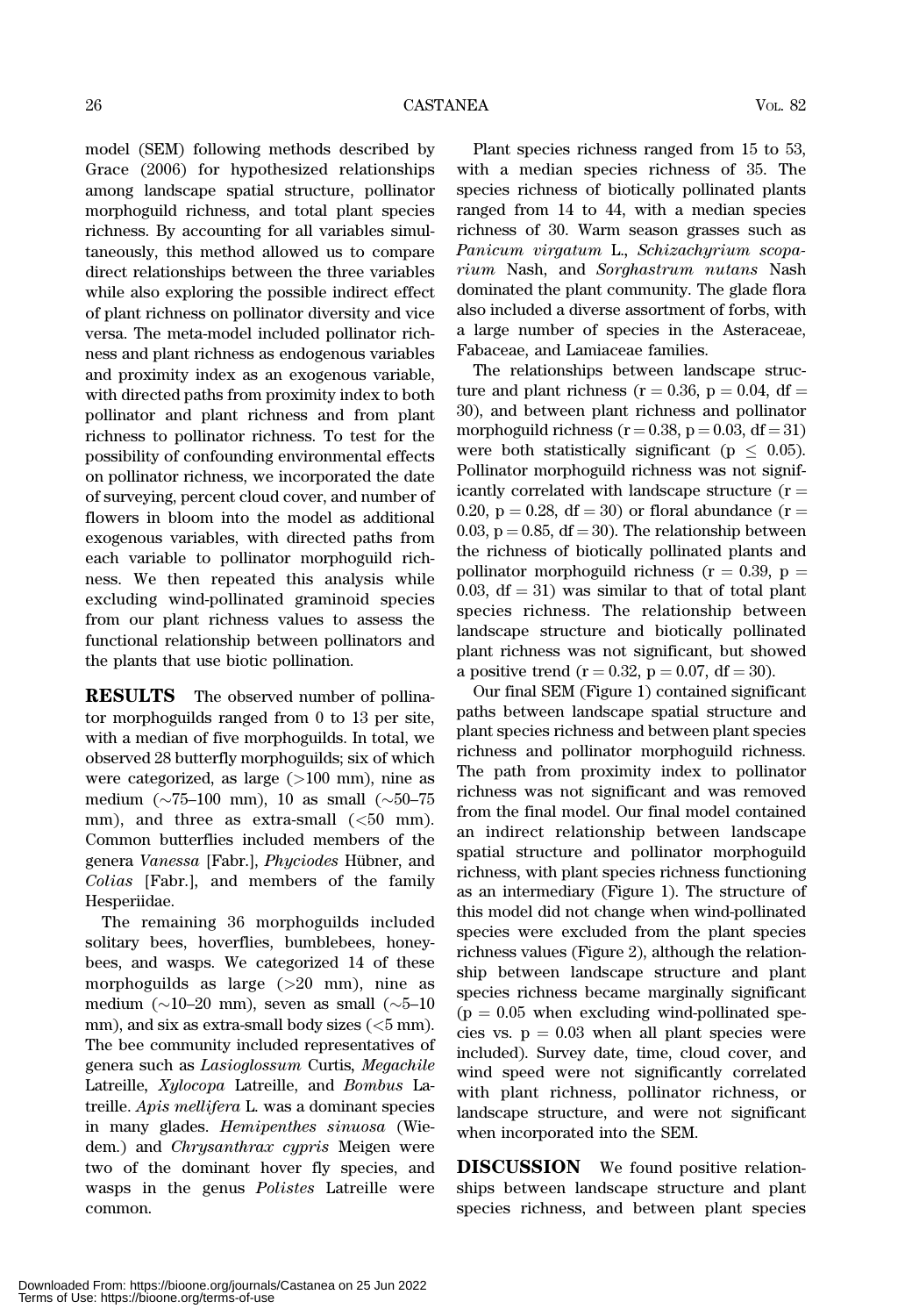

Figure 1. Structural equation model of landscape spatial structure (habitat area and connectivity), plant species richness, and pollinator morphoguild richness. Arrows are labeled with standardized path coefficients and represent directional links between variables. Solid arrows denote significant relationships ( $p \leq 0.05$ ) and dashed arrows denote nonsignificant relationships ( $p > 0.05$ ).

richness and pollinator morphoguild richness. Landscape structure, however, was not directly correlated with pollinator richness, suggesting that in Ozark glades, plant communities are more sensitive to landscape structure than are pollinator communities. Our results suggest that although landscape structure does not directly influence pollinator diversity, landscape effects on plant species richness can lead to corresponding changes in the pollinator community. This indirect relationship between landscape structure and pollinator diversity highlights the importance of accounting for indirect effects in studies of diversity across trophic levels.

In Ozark glades, higher-diversity plant communities support higher-diversity pollinator communities and vice versa (Potts et al. 2003, Fontaine et al. 2005, Ebeling et al. 2008, Blüthgen and Klein 2011). However, because we were interested in the effects of landscape structure on this mutualism, we designed our structural equation model with a directional path from plant species richness to pollinator morphoguild richness and not the other direction. We reasoned that because landscape structure was not directly correlated with pollinator morphoguild richness, any influence of landscape structure on the plant-pollinator mutualism had to result from



Figure 2. Structural equation model of landscape spatial structure (habitat area and connectivity), the species richness of biotically pollinated plants (excludes wind pollinated graminoid species), and pollinator morphoguild richness. Arrows are labeled with standardized path coefficients and represent directional links between variables. Solid arrows denote significant relationships ( $p \le 0.05$ ) and dashed arrows denote nonsignificant relationships ( $p > 0.05$ ).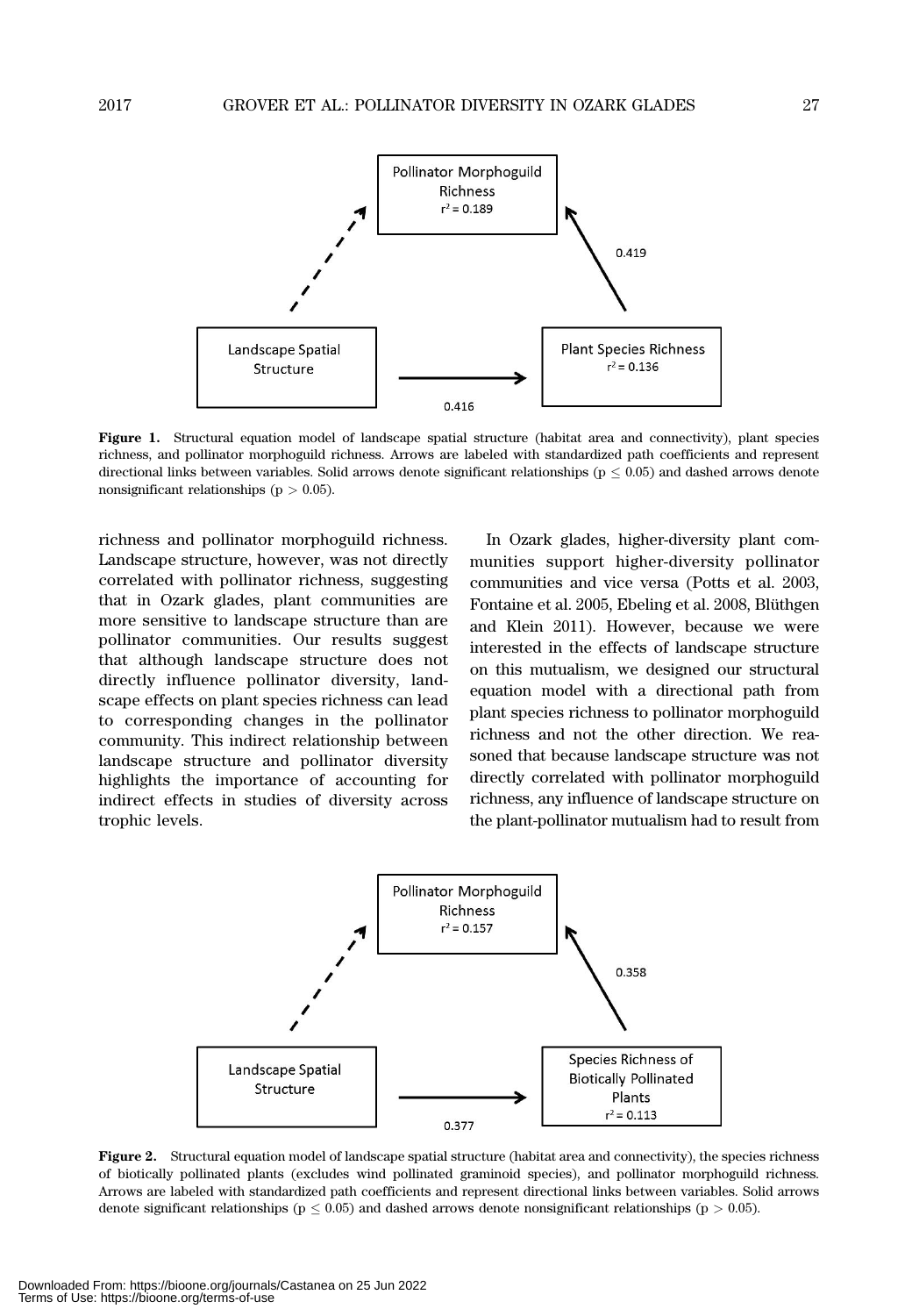landscape-induced changes in plant species richness.

Pollinator diversity was not correlated with floral abundance. This result supports prior research indicating that floral diversity might be more important than floral abundance in supporting diverse pollinator communities (Steffan-Dewenter and Tscharntke 2001, Potts et al. 2003, Potts et al. 2006). Greater floral diversity might increase the number of available foraging niches via a greater diversity of floral characteristics, thereby facilitating visitation by a higher diversity of pollinators. Potts (2003) found evidence for this pattern, noting that the variety of nectar-foraging resources increases with plant diversity, and that nectar diversity was the best predictor of bee diversity. Junker et al. (2013) reported specialized foraging behavior in response to unique floral traits in every pollinator species observed, demonstrating pollinators' affiliations with particular floral niches. These findings are consistent with the idea that habitats with higher floral diversity support higher numbers of specialist pollinator species with unique foraging niches, as documented by Burkle and Knight (2012), who found greater plant and pollinator richness, as well as a higher proportion of specialist pollinators, in larger Ozark glades.

The SEM that excluded wind-pollinated plant species had the same overall structure as the original model (Figure 2), however, the  $r^2$  values and standardized path coefficients were slightly lower in the former (Figure 2). This result is unexpected, because excluding nonnectar-providing plant species should help elucidate a functional relationship between pollinators and their resources. Our results suggest that greater plant richness might support higher diversity pollinator communities through an additional mechanism besides nectar-resource provisioning. For example, wind-pollinated species might contribute to pollinator habitat quality by providing non-foraging resources such as nesting sites or materials. Nesting sites and materials are known to be important determinants in pollinator community composition (Potts et al. 2005), although their importance relative to nectar resources has rarely been quantified. There is evidence to suggest that graminoid species in particular can be an important source of nesting resources. Graminoid species often have hollow or pithy stems, ideal nesting habitat for pollinators such as mason bees from the family Megachilidae, which prefer to nest in preexisting structures (Potts et al. 2005). Svensson et al. (2000) also found withered grasses and tussocks to be the favored nesting habitat in a study of eight species of bumblebees.

Plants appeared to be more sensitive than pollinators to landscape spatial structure. One explanation could be that the woodland matrix surrounding glades presents a more hostile environment to plant dispersal than to pollinator dispersal. Grassland plants generally cannot grow in the dense shade of woodlands, and winddispersed grassland seeds have been shown to travel poorly through forested areas (Damschen et al. 2014). According to Westrich's (1996) theory of partial habitats, pollinators use multiple habitat types due to diverse resource requirements (such as food, nesting sites, and nesting materials) that cannot be supplied by a single habitat alone. It might be, therefore, that pollinators' increased mobility relative to plants in the woodland matrix is not only due to their increased ability to traverse the landscape (Burkle and Alarcón 2011), but also to their ability to use resources found in this partial habitat. This idea is supported by research documenting pollinators along a wide gradient of canopy cover, with many species performing vital life history functions in the shelter provided by trees (Tscharntke et al. 1998, Grundel et al. 2010).

Although our results lend additional support to the importance of maintaining multiple partial habitats to meet pollinators' diverse resource requirements (Westrich 1996), the relative quantities of each partial habitat are also worth consideration. Our finding that the amount of woodland matrix present in the glade landscape does not directly affect pollinators suggests that the quantity of this partial habitat might have exceeded the threshold required by the pollinator community. Increased plant richness associated with well-connected landscapes appeared to have a positive influence on pollinator diversity; this suggests that resources available in glades might be more limiting to pollinator diversity than resources (such as nesting sites or materials) found in the woodland matrix. Our results, therefore, underscore the importance of maintaining large, well-connected glade habitats to provide pollinator communities with these limiting resources.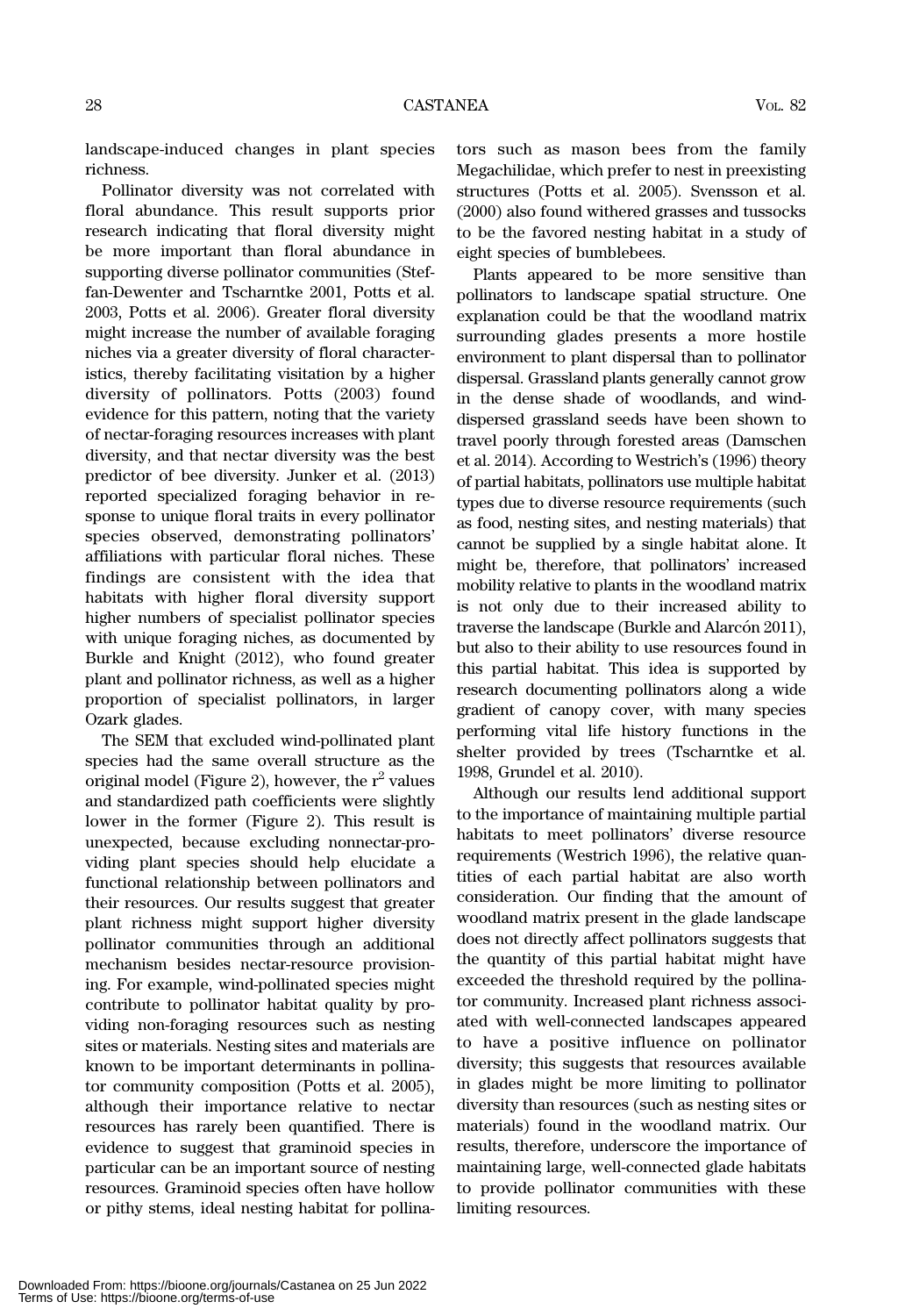Our results indicate that diverse pollinator communities require diverse plant communities and that diverse plant communities require large well-connected habitat areas. However, urban and agricultural landscapes pervade much of North America at present, and the pollinator habitat remaining within these landscapes is highly fragmented. Our observation that pollinator morphoguild richness appears to be primarily limited by plant species richness, not landscape structure, indicates a potential for pollinator conservation within fragmented landscapes, provided that habitat patches are managed to maintain sufficient levels of plant diversity. Kearns and Oliveras (2009) provide one example of how the maintenance of natural habitat in and around an urban landscape can lead to stable pollinator communities over 100 yr, despite drastic land use-changes. However, the feasibility of this strategy at the scale of an agricultural landscape, where much pollinator habitat is currently being lost, remains uncertain. Therefore, our results primarily emphasize the importance of conserving and restoring the large contiguous habitat patches needed to support diverse plant communities, which in turn sustain diverse pollinator communities.

ACKNOWLEDGMENTS We would like to thank the two anonymous referees for their assistance improving the manuscript, as well as the numerous land managers and ecologists who provided advice and assistance with the project. We thank Hannah Gaines Day for providing advice on experimental design, and James Trager and Vera Pfeiffer for assistance with pollinator identification. We are additionally grateful to Justin Thomas for providing expert assistant with plant identification and other aspects of this project. This material is based upon work supported by National Science Foundation (NSF) DEB-0947432 and the NSF Graduate Research Fellowship under Grant No. 2012149884. Any opinion, findings, and conclusions or recommendations expressed in this material are those of the authors and do not necessarily reflect the views of the National Science Foundation.

### LITERATURE CITED

Arbetman, M., I. Meeus, C. Morales, M. Aizen, and G. Smagghe. 2013. Alien parasite hitchhikes to Patagonia on invasive bumblebee. Biol. Invas. 15:489–494.

- Bartomeus, I., M.G. Park, J. Gibbs, B.N. Danforth, A.N. Lakso, and R. Winfree. 2013. Biodiversity ensures plant-pollinator phenological synchrony against climate change. Ecol. Letters 16:1331–1338.
- Blüthgen, N. and A.M. Klein. 2011. Functional complementarity and specialisation: the role of biodiversity in plant-pollinator interactions. Basic Appl. Ecol. 12:282–291.
- Brown, M.J.F. and R.J. Paxton. 2009. The conservation of bees: a global perspective. Apidologie 40:410–416.
- Buchmann, S.L. and G.P. Nabhan. 1996. The forgotten pollinators. Island Press/Shearwater Books, Washington, D.C.
- Burkle, L.A. and R. Alarcón. 2011. The future of plant-pollinator diversity: understanding interaction networks across time, space, and global change. Amer. J. Bot. 98:528–538.
- Burkle, L.A. and T.M. Knight. 2012. Shifts in pollinator composition and behavior cause slow interaction accumulation with area in plant-pollinator networks. Ecology 93:2329– 2335.
- Burkle, L.A., J.C. Marlin, and T.M. Knight. 2013. Plant-pollinator interactions over 120 years: loss of species, co-occurrence, and function. Science 339:1611–1615.
- Cameron, S.A., J.D. Lozier, J.P. Strange, J.B. Koch, N. Cordes, L.F. Solter, and T.L. Griswold. 2011. Patterns of widespread decline in North American bumble bees. Proc. Natl. Acad. Sci. U.S.A. 108:662–667.
- Cheplick, G.P. 1998. Seed dispersal and seedling establishment in grass populations. p. 84–105. In: Cheplick, G.P. (ed.). Population biology of grasses. Cambridge University Press, Cambridge, United Kingdom.
- Damschen, E.I., D.V. Baker, G. Bohrer, R. Nathan, J.L. Orrock, J.R. Turner, L.A. Brudvig, N.M. Haddad, D.J. Levey, and J.J. Tewksbury. 2014. How fragmentation and corridors affect wind dynamics and seed dispersal in open habitats. Proc. Natl. Acad. Sci. U.S.A. 111: 3484–3489.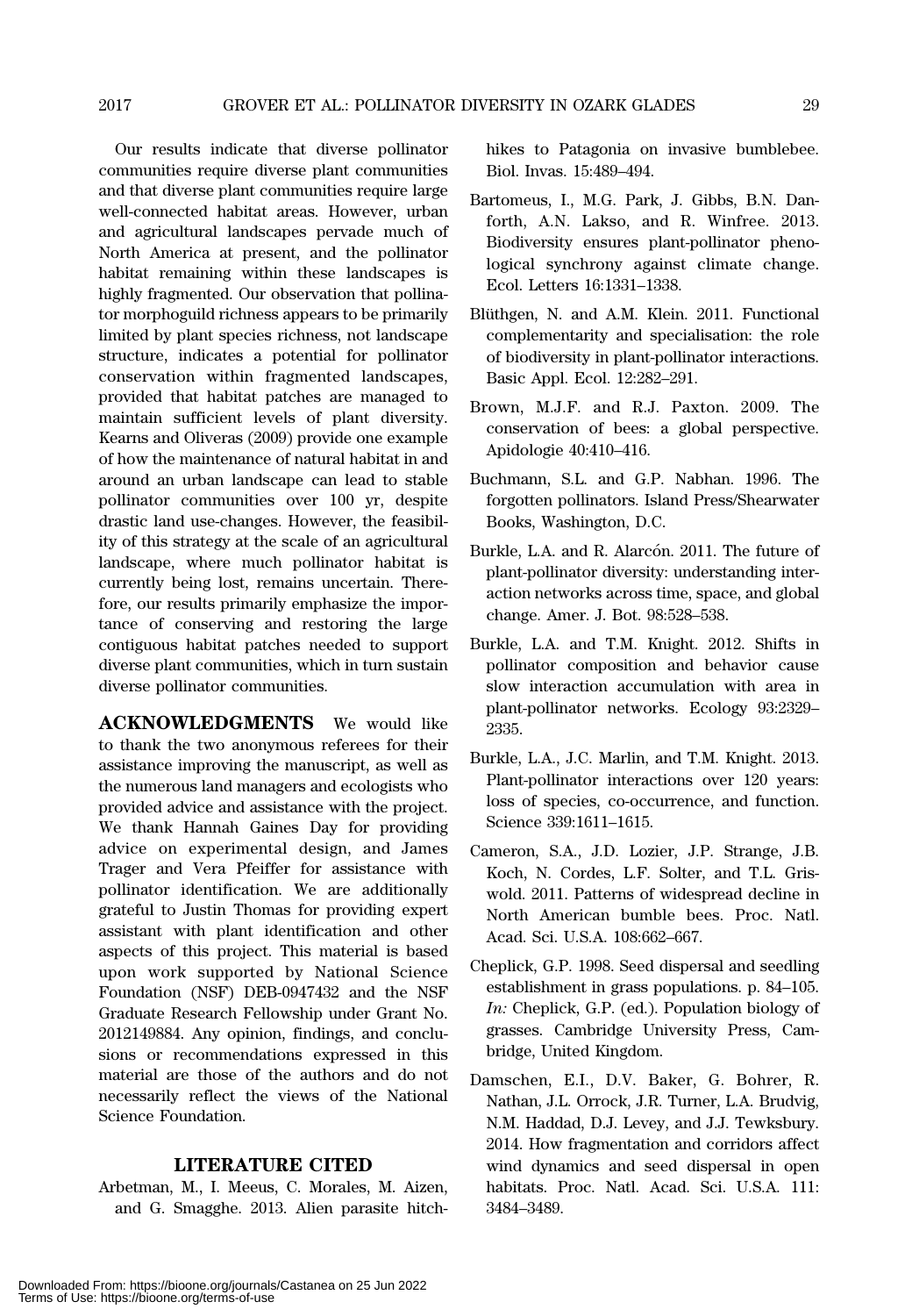- Dicks, L., S. Corbet, and R. Pywell. 2002. Compartmentalization in plant-insect flower visitor webs. J. Anim. Ecol. 71:32–43.
- Ebeling, A., A.-M. Klein, J. Schumacher, W.W. Weisser, and T. Tscharntke. 2008. How does plant richness affect pollinator richness and temporal stability of flower visits? Oikos 117: 1808–1815.
- Fontaine, C., I. Dajoz, J. Meriguet, and M. Loreau. 2005. Functional diversity of plant-pollinator interaction webs enhances the persistence of plant communities. PLoS Biol. 4:e1.
- Gathmann, A. and T. Tscharntke. 2002. Foraging ranges of solitary bees. J. Anim. Ecol. 71:757– 764.
- Goulson, D., E. Nicholls, C. Botías, and E.L. Rotheray. 2015. Bee declines driven by combined stress from parasites, pesticides, and lack of flowers. Science 347:1255957.
- Grace, J.B. 2006. Structural equation modeling and natural systems. Cambridge University Press, Cambridge, United Kingdom.
- Grundel, R., R.P. Jean, K.J. Frohnapple, G.A. Glowacki, P.E. Scott, and N.B. Pavlovic. 2010. Floral and nesting resources, habitat structure, and fire influence bee distribution across an open-forest gradient. Ecol. Applic. 20:1678– 1692.
- Gustafson, E.J. and G.R. Parker. 1992. Relationships between landcover proportion and indices of landscape spatial pattern. Landscape Ecol. 7:101–110.
- Howe, H.F. and J. Smallwood. 1982. Ecology of seed dispersal. Annual Rev. Ecol. Syst. 201–228.
- Junker, R.R., N. Blüthgen, T. Brehm, J. Binkenstein, J. Paulus, H. Martin Schaefer, and M. Stang. 2013. Specialization on traits as basis for the niche-breadth of flower visitors and as structuring mechanism of ecological networks. Funct. Ecol. 27:329–341.
- Kearns, C.A. and D.M. Oliveras. 2009. Boulder County bees revisited: a resampling of Boulder Colorado bees a century later. J. Insect Conserv. 13:603–613.
- Knight, M.E., A.P. Martin, S. Bishop, J.L. Osborne, R.J. Hale, R.A. Sanderson, and D. Goulson. 2005. An interspecific comparison of foraging range and nest density of four

bumblebee (Bombus) species. Molec. Ecol. 14:1811–1820.

- Kremen, C., N.M. Williams, M.A. Aizen, B. Gemmill-Herren, G. LeBuhn, R. Minckley, L. Packer, S.G. Potts, T. Roulston, I. Steffan-Dewenter, D.P. Vázquez, R. Winfree, L. Adams, E.E. Crone, S.S. Greenleaf, T.H. Keitt, A.M. Klein, J. Regetz, T.H. Ricketts. 2007. Pollination and other ecosystem services produced by mobile organisms: a conceptual framework for the effects of land-use change. Ecol. Letters 10:299–314.
- Ladd, D. and P. Nelson. 1982. Ecological synopsis of Missouri glades. p. 1–20. In: McGinnes, E.A. (ed.). Proceedings of the cedar glade symposium. Occas. Papers Missouri Acad. Sci. Vol. 7.
- Losey, J.E. and M. Vaughan. 2006. The economic value of ecological services provided by insects. Bioscience 56:311–323.
- MacArthur, R.H. and E.O. Wilson. 1967. The theory of island biogeography. Princeton University Press, Princeton, New Jersey.
- Memmott, J. 1999. The structure of a plantpollinator food web. Ecol. Letters 2:276–280.
- Memmott, J., P.G. Craze, N.M. Waser, and M.V. Price. 2007. Global warming and the disruption of plant-pollinator interactions. Ecol. Letters 10:710–717.
- Memmott, J. and H.C.J. Godfray. 1993. Parasitoid webs. p. 217–234. In: Lasalle, J. and I.D. Gould (eds.). Hymenoptera and biodiversity. CAB International, Wallingford, UK.
- Miller, J.E.D., E.I. Damschen, S.P. Harrison, and J.B. Grace. 2015. Landscape structure affects specialists but not generalists in naturally fragmented grasslands. Ecology 96:3323–3331.
- Nathan, R. and H.C. Muller-Landau. 2000. Spatial patterns of seed dispersal, their determinants and consequences for recruitment. Trends Ecol. Evol. 15:278–285.
- Nelson, P. 2005. Terrestrial natural communities of Missouri. Missouri Department of Natural Resources, Jefferson City, Missouri.
- Ockinger, E., O. Schweiger, T.O. Crist, D.M. ¨ Debinski, J. Krauss, M. Kuussaari, J.D. Petersen, J. Pöyry, J. Settele, K.S. Summerville, and R. Bommarco. 2010. Life-history traits predict